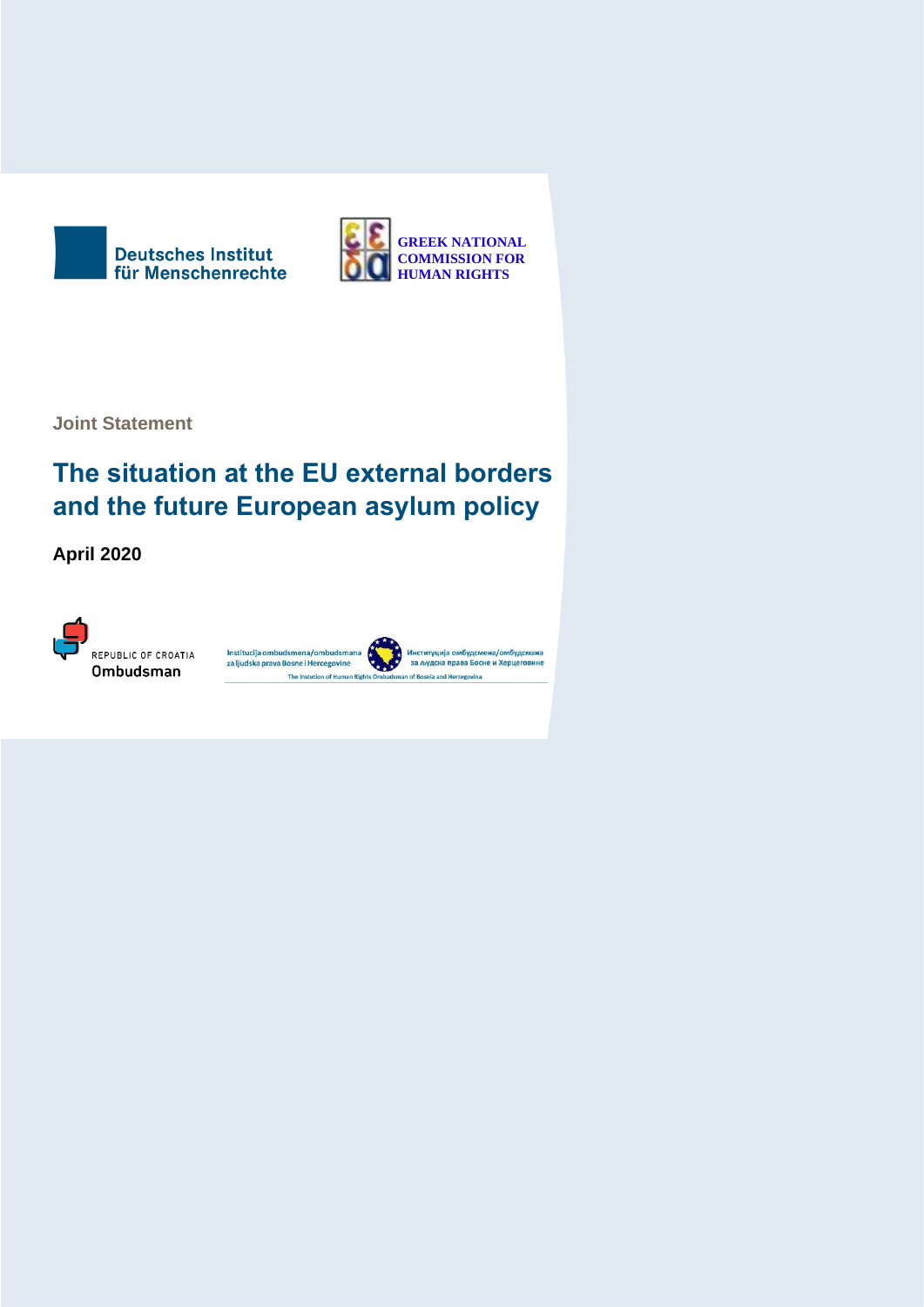## **Contents**

| 1            |                                                                                                         | <b>Introduction</b>                                       | 3 |
|--------------|---------------------------------------------------------------------------------------------------------|-----------------------------------------------------------|---|
| $\mathbf{2}$ | <b>Country situation</b>                                                                                |                                                           | 4 |
| 2.1          | Greece                                                                                                  |                                                           | 4 |
| 2.2          | Croatia                                                                                                 |                                                           | 5 |
| 2.3          |                                                                                                         | Bosnia and Herzegovina                                    | 6 |
| 3            | Joint recommendations                                                                                   |                                                           |   |
| 3.1          | The need for immediate measures to ensure that human rights are<br>respected at the EU external borders |                                                           |   |
|              | 3.1.1                                                                                                   | By countries at the borders                               |   |
|              | 3.1.2<br>3.1.3                                                                                          | By EU member states without external borders<br>By the EU | 8 |
|              |                                                                                                         |                                                           | 8 |
| 3.2          | Reform of the Common European Asylum System                                                             |                                                           | 9 |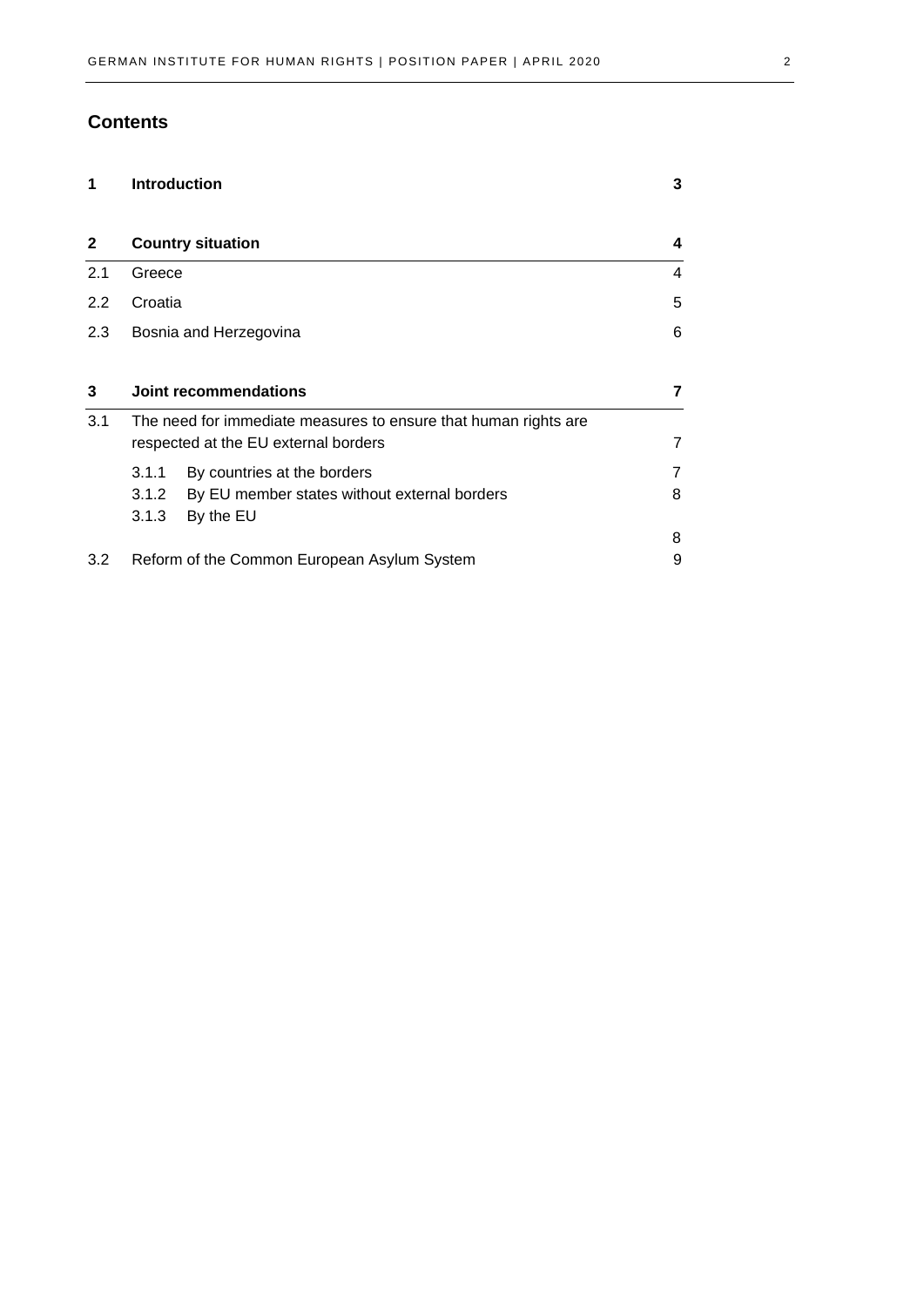## <span id="page-2-0"></span>**1 Introduction**

War and ongoing crises are forcing people to flee and leave their homes. According to UNHCR, there are currently 70.8 million forcibly displaced people worldwide. At the same time, the humanitarian situation among people seeking protection at the EU external borders is still unresolved and getting even worse. The latest developments since end of February, when thousands of people arrived at the Greek-Turkish border and tried to reach the EU, provoked a questioning of fundamental international refugee and human rights law and longstanding problems of the Common European Asylum System became even more apparent. Therefore, the future of the European Asylum System is one of the key human rights challenges for the EU. The European Commission President, Ursula von der Leyen, declared a New Pact on Migration and Asylum to be a priority issue on the agenda of the new European Commission. The Commission stated in its 2020 Work Programme that it aims to deliver a more resilient, humane and effective migration and asylum system.

According to recent reports, several countries including Germany have submitted different reform proposals suggesting the implementation of mandatory registration and/or asylum procedures at the EU external borders. The main approach proposed by the German Ministry of the Interior is to conduct initial assessments of asylum applications in reception centres at the borders. Suitable measures, which include restricting freedom if necessary, are intended to prevent the applicant from evading the preliminary proceedings. Asylum seekers who pass this assessment will be distributed within the EU in order to continue their asylum procedures, while the others will be refused entry. These ideas cannot be discussed without taking into account the current situation at the borders.

For this joint statement, the four National Human Rights Institutions (NHRIs) from Germany, Greece, Croatia and Bosnia-Herzegovina, which are part of the European Network of National Human Rights Institutions (ENNHRI)<sup>1</sup>, have intensified their discussions regarding the national developments in their respective countries. The EU member states and neighboring non-EU-countries are differently affected by the European asylum policy. The Statement aims to give an idea to what extend the geographical situation plays a crucial role in affecting countries and which conclusions should be drawn from it. Due to their mandates, the Greek, Croatian and Bosnian-Herzegovinian NHRIs are able to provide an insight into the reception conditions, procedures and treatment of asylum seekers on the edge of the European Union. The current developments at the EU's external borders are alarming and demonstrate the consequences of the increasing externalisation and shift of the European migration and asylum policy to the borders.

 $\overline{\phantom{a}}$ 

<sup>1</sup> For further information about the evidence and work of European National Human Rights Institutions at the borders, see [http://ennhri.org/news-and-blog/new-paper-outlines-how-european-nhris-promote-and-protect](http://ennhri.org/news-and-blog/new-paper-outlines-how-european-nhris-promote-and-protect-human-rights-of-migrants-at-borders/)[human-rights-of-migrants-at-borders/](http://ennhri.org/news-and-blog/new-paper-outlines-how-european-nhris-promote-and-protect-human-rights-of-migrants-at-borders/) (accessed 31 Mar. 2020).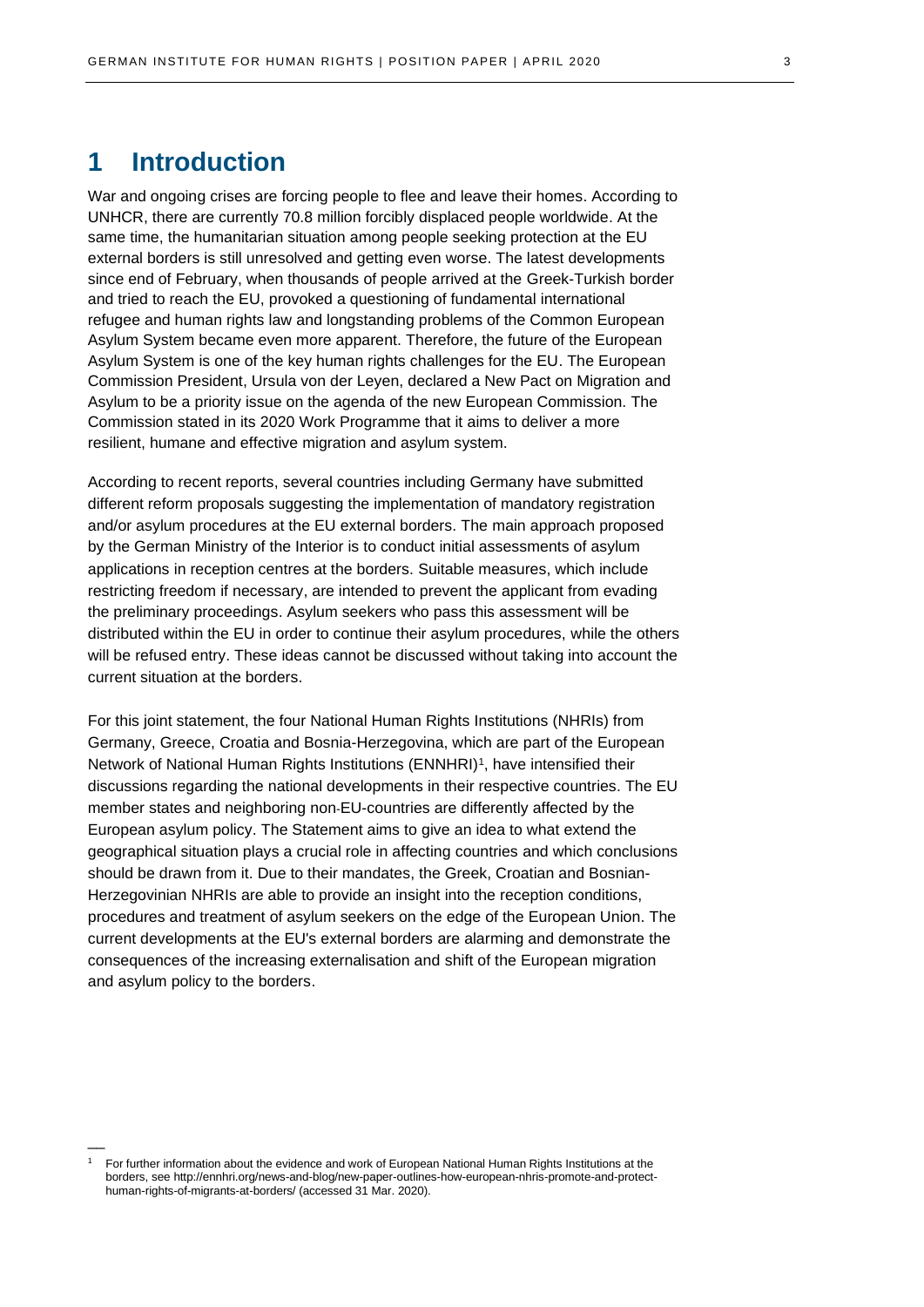## <span id="page-3-0"></span>**2 Country situation**

## <span id="page-3-1"></span>**2.1 Greece**

The Greek National Commission for Human Rights (GNCHR) is the independent advisory body to the Greek state on human rights issues. An important field of activity is the constant monitoring of developments regarding migrants' and refugees' rights.

Due to its geographical location, Greece is a key country for the EU in dealing with newly arriving migrants and asylum seekers. According to data published on a daily basis by the Ministry of Citizen Protection, there are currently 42.033 people seeking protection on the islands, whereas the official capacity of hosting and accommodation facilities is 8,816 (27.2.2020). UNHCR points out that 22% are women and 33% are children, of whom more than 6 out of 10 are younger than 12 years old. Approximately 14% of the children are unaccompanied or separated from their families, and come mainly from Afghanistan.

As a result of the EU-Turkey Statement agreed in 2016, all people who arrive on the islands are trapped in hotspots until their cases are decided. Hotspots - or "Reception and Identification Centers" (RICs) under Greek law – which were initially conceived as short-term hosting facilities for newly arriving refugees and migrants have quickly surpassed their limited hosting capacities and have been de facto transformed into vast unofficial camps (where more people stay outside the RICs in tents or makeshift shelters rather than inside the official structures). Additionally, the delays in family reunifications under the Dublin III-Regulation and insufficient adequate accommodation to enable unaccompanied minors and other vulnerable asylum seekers to be transferred to mainland Greece lead to an asphyxiating and mainly uncontrolled situation on the islands. During the last monitoring visit to Samos on 20 and 21 January 2020, the Greek National Commission for Human Rights noted that access to basic services ranges from limited to non-existent, especially regarding housing, healthcare, psychosocial support, legal aid, interpreting and children's access to education.

On 1 January 2020, a new law on international protection entered into force in order to speed up all procedures, for example, and to conclude the examination of international protection claims in 25 days. At the same time, the reasons for the existing delays, such as the shortage of qualified permanent staff in the relevant public service sectors and the lack of infrastructure, remain unresolved. In 2020, the Greek Government decided to establish new "closed" reception centers at the islands and has proceeded with a requisition of land plots. Local authorities have opposed to the establishment of new centers without the prior closing of the old ones and the decongestion of the islands. General strikes of the local population, riots of the refugee and migrant communities and violent clashes between locals and police forces have been reported. The Greek National Commission for Human Rights, through its Racist Violence Recording Network – established in 2011 in collaboration with the UNHCR- closely monitors the situation in the field and has recently noted a worrying trend on racist and xenophobic attacks against newcomer refugees and migrants, staff of international and civil society organizations as well as journalists.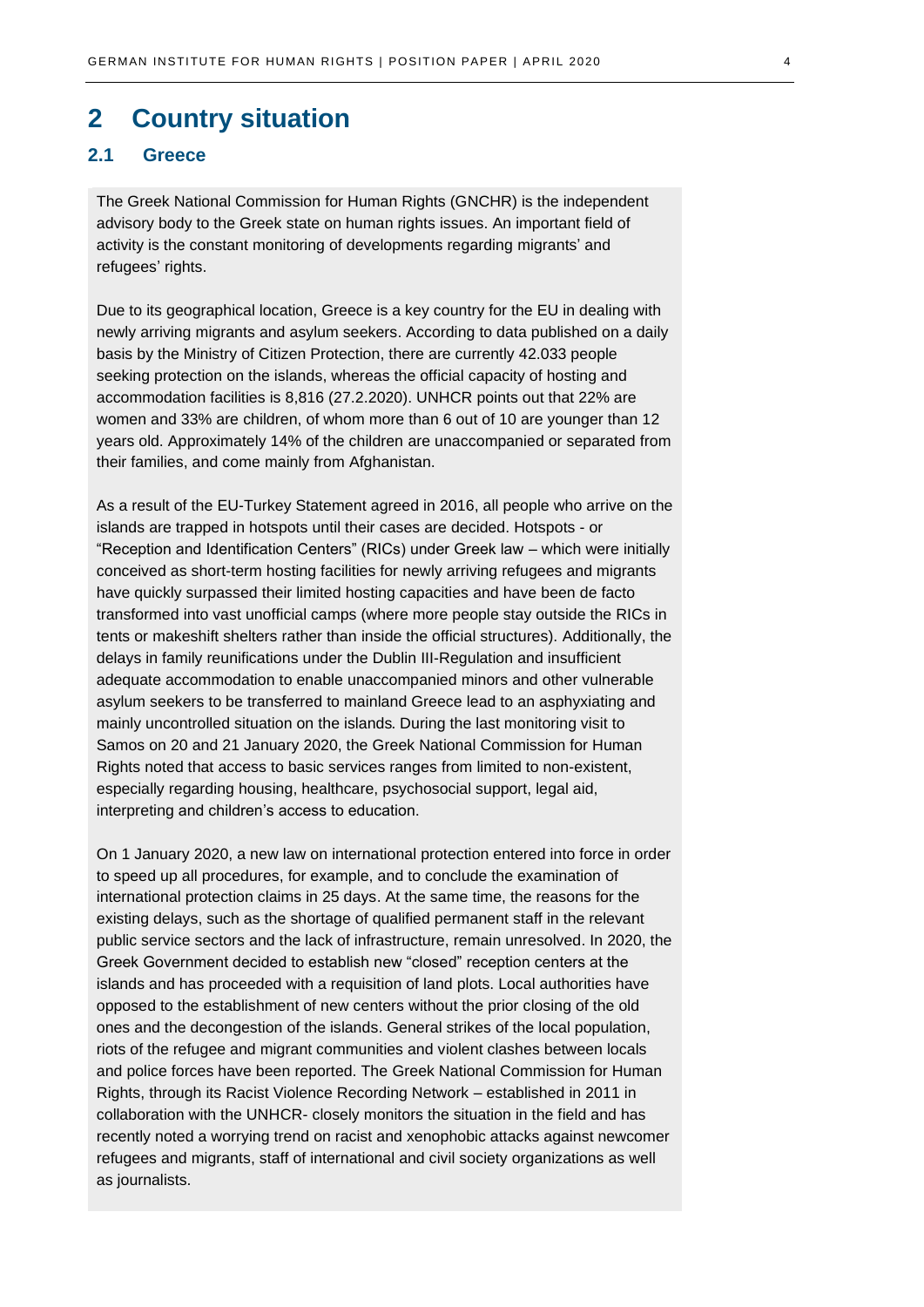At the land border with Turkey, there has been a steady increase of arrivals in 2018 and 2019. However, in late February this year, thousands of refugees and migrants arrived at the Greek–Turkish land borders asking for entry in the Greek/EU territory at the invitation of the Turkish Government. The Greek Government considered the "sudden, massive, organized and coordinated pressure from population movements on its eastern, land and sea borders […] an active, serious, exceptional and disproportionate threat to the country's national security" and decided the closure of Greek-Turkish borders and the suspension of lodging of new asylum applications for one month, starting from March 1st.

In view of the above, the Greek National Commission for Human Rights reiterated its previous recommendation for an immediate transfer of the asylum seekers from the Eastern Aegean Islands to mainland Greece, the effective investigation of reported violent and racist attacks and the lifting of temporary restrictive measures to asylum. The temporary measures expired on March 31st and there has been no renewal. Consequently, the asylum system is now fully operational.

Press release regarding the visit to Samos (23.01.2020) [http://www.nchr.gr/images/English\\_Site/NEWS/Press%20Release\\_Samos.pdf](http://www.nchr.gr/images/English_Site/NEWS/Press%20Release_Samos.pdf) 

GNCHR Statement: Reviewing asylum and immigration policies and safeguarding human rights at the EU borders (05.03.2020) [http://www.nchr.gr/images/English\\_Site/PROSFYGES/GNCHR\\_STATEMENT\\_Borders.pdf](http://www.nchr.gr/images/English_Site/PROSFYGES/GNCHR_STATEMENT_Borders.pdf)

## <span id="page-4-0"></span>**2.2 Croatia**

The Ombudswoman of the Republic of Croatia is an independent and autonomous commissioner of the Croatian Parliament responsible for the promotion and protection of human rights and freedoms. Among others, she can examine individual complaints. Furthermore, she has the mandate of the National Preventive Mechanism for the protection of persons deprived of their liberty, and regularly visits places of detention. The Office of the Ombudswoman is also accredited as Status A NHRI, in line with the Paris Principles.

The Ombudswoman has received a continuous string of complaints regarding police violence and denial of access to the asylum procedures, which could be in breach of international and EU law. In 2019 alone, she opened 35 cases regarding police treatment of irregular migrants and asylum seekers, with some of them relating to larger groups of migrants. Furthermore, such allegations have also been gathered by a variety of international and national organisations and bodies such as Human Rights Watch and Amnesty International, but is also based on a report from a border police officer, who, due to fear of possible consequences for his job and family, sent it in March 2019 to the Ombudswoman anonymously. He states that the superior police officials give orders to the policemen to return all refugees and migrants to Bosnia and Herzegovina "without papers and processing" thus leaving no trace, to take money, break mobiles and throw them in the river or keep for themselves. Two other police officers, also anonymously, stated similar experiences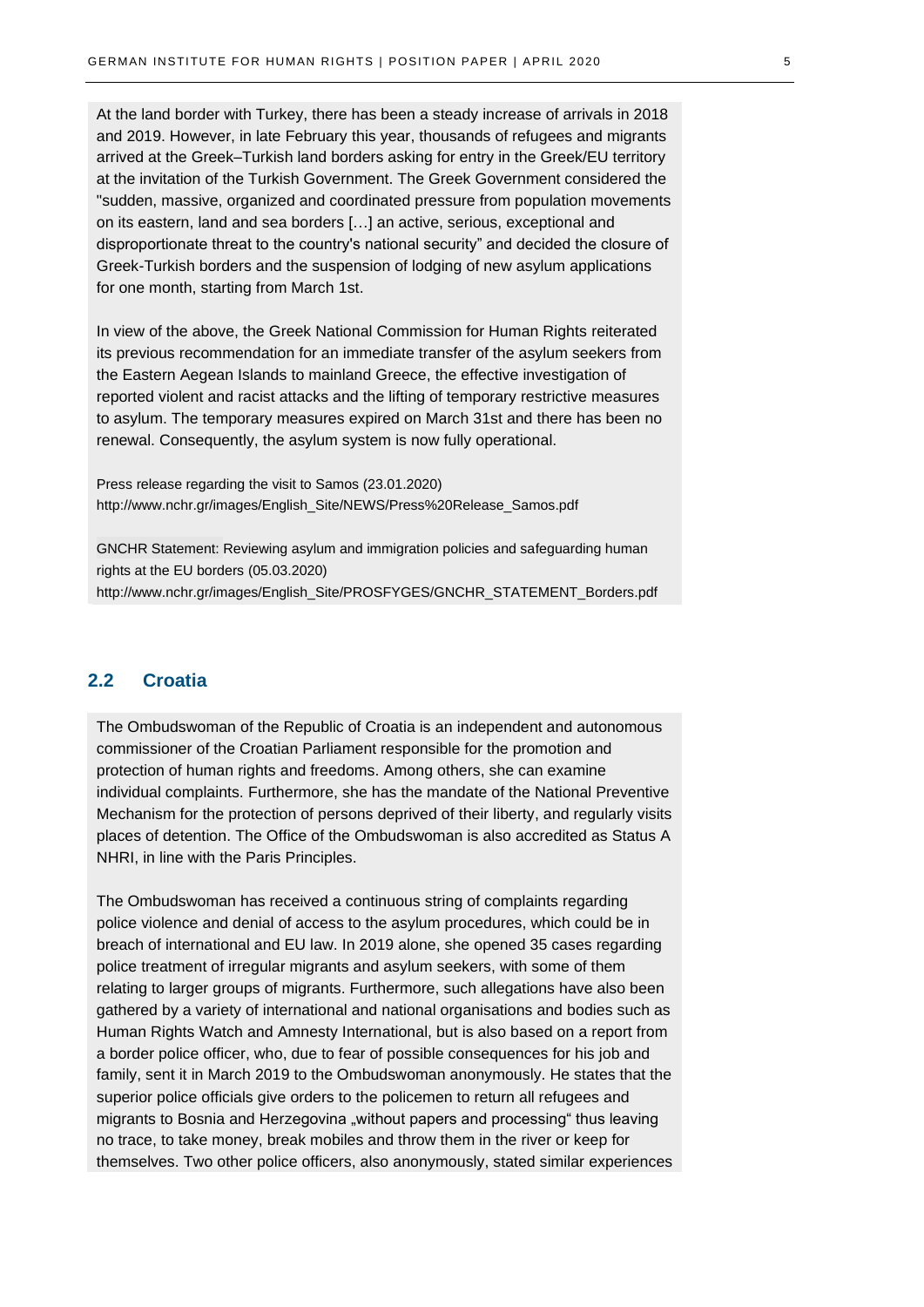in the media. All this may point to systematic illegal conduct, rather than isolated incidents, and call for efficient investigations.

In October 2019 the European Commission (EC) considered that Croatia had taken the measures needed to ensure that the necessary conditions for the application of all relevant parts of the Schengen acquis were met. Still, according to the EC, the protection of human rights of asylum seekers and other migrants, and the allegations of denial of access to the asylum procedure and of use of force by law enforcement officials at the border - remain a challenge. In this respect, part of emergency funding was dedicated to a new monitoring mechanism to help to ensure that border control activities remain fully compliant with EU law, international obligations and with the respect of fundamental rights and the rights resulting from the EU asylum *acquis*, including the principle of non-refoulement. The results of the monitoring mechanism are to be discussed with the EC, the Ombudswoman and civil society organisations, which has not been done thus far.

On this backdrop, the power of the Croatian Ombudswoman to act and react has been impaired by partial or full denial of direct access to data concerning the treatment of irregular migrants from the Croatian Ministry of the Interior, both in her investigative proceedings and in NPM visits, which violates the Optional Protocol to the Convention against Torture (OPCAT) and national legislation.

Press release regarding allegations of police violence https://www.ombudsman.hr/en/noinstitutional-reaction-to-alleged-illegal-police-treatment-of-migrants/

## <span id="page-5-0"></span>**2.3 Bosnia and Herzegovina**

The Institution of the Human Rights Ombudsman of Bosnia and Herzegovina is an independent institution responsible for the protection of rights in accordance with the constitution of Bosnia and Herzegovina and international human rights instruments. It can be approached by any individual who is a victim of a human rights violation.

The number of migrants entering Bosnia and Herzegovina has significantly increased since March 2016, following the closure of the so-called "Balkan route". For most of them, Bosnia and Herzegovina is merely a transit country on their way to EU countries. However, many of them have become stuck at the border with Croatia in overcrowded camps under inhumane living conditions. The large number of arrivals of migrants also complicates the difficult general economic and social situation in BiH.

A significant positive step was the closure of the Vučjak camp in Una-Sana Canton in December 2019, where approximately 600 people were living in 50 tents. Migrants from the Vučjak camp have been relocated to the newly-formed Blažuj camp and the existing Ušivak camp in the Sarajevo canton. Nevertheless, Bosnia and Herzegovina has a major problem accommodating migrants. One of the key obstacles is that all potential locations for reception centres are facilities or land owned by entities, cantons or municipalities, which have shown no interest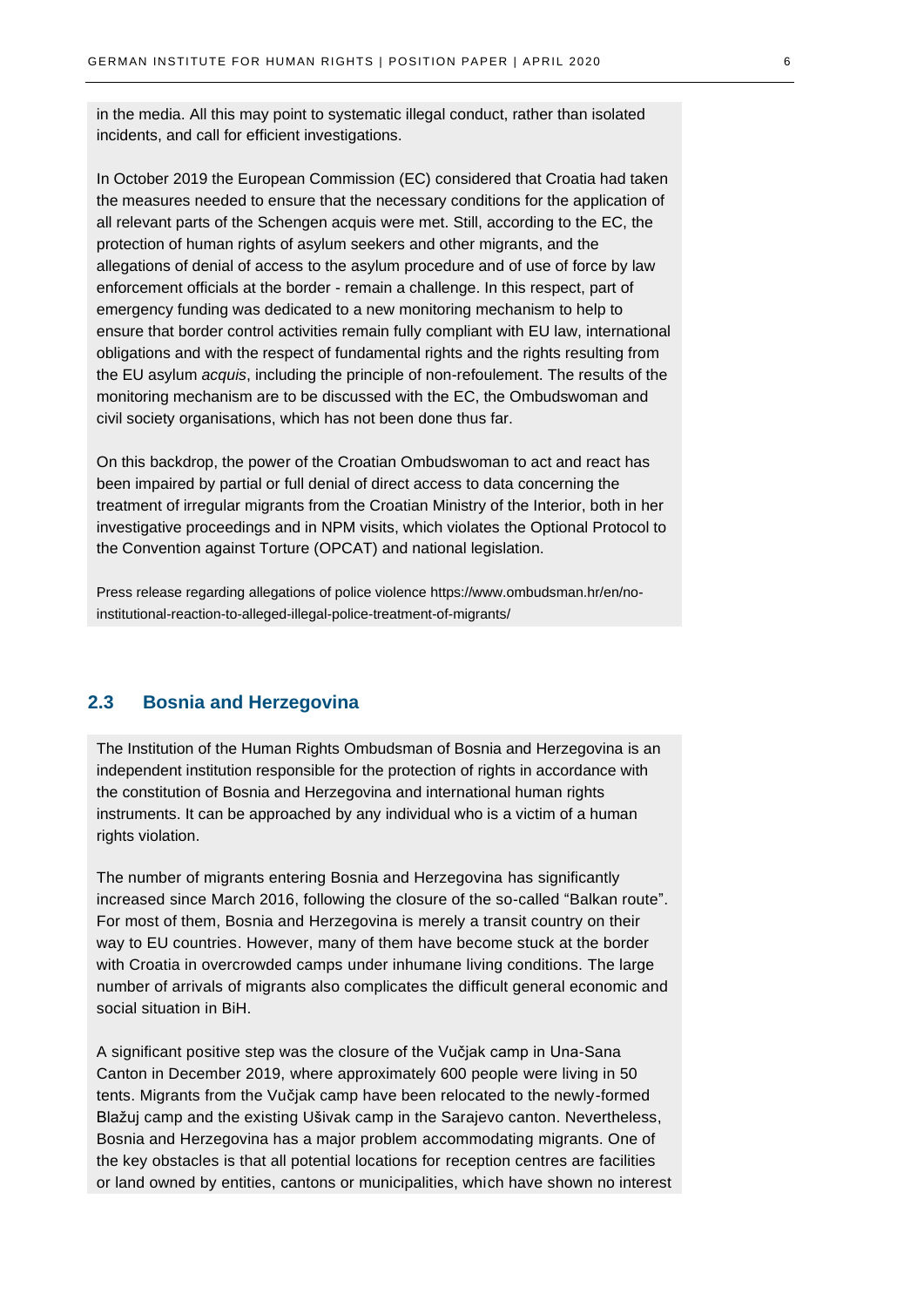in cooperation. At the same time, the European Commission is not willing to finance and equip private facilities.

According to figures announced by the International Organisation for Migration (IOM), 20% of the approximately 5,300 migrants currently registered are children, 11% of which are unaccompanied minors. They are one of the most vulnerable groups. With no effective protection mechanisms in place, there is a high risk of their abuse through trafficking and other forms of organized crime.

The Ombudsmen of Bosnia and Herzegovina have sent their recommendations to the Council of Ministers of Bosnia and Herzegovina, urgently requesting, inter alia, the increase of accommodation capacities for migrants, the establishment of clear operational procedures for the competent authorities and the strengthening of their staff capacities.

<https://www.ombudsmen.gov.ba/Default.aspx?id=0&lang=EN>

## <span id="page-6-0"></span>**3 Joint recommendations**

NHRIs are mandated to protect and promote human rights and to monitor the compliance of government actions with fundamental and human rights standards. Currently, we are witnessing both the urgency for immediate measures to be taken to ensure that human rights are respected at the EU external borders and the need to take decisive steps to advance the negotiations for a reform of the Common European Asylum System (CEAS), taking into account both the current situation at the borders and the fundamental and human rights obligations that form the basis of the European Union.

## <span id="page-6-1"></span>**3.1 The need for immediate measures to ensure that human rights are respected at the EU external borders**

### <span id="page-6-2"></span>**3.1.1 By countries at the borders**

Access to individual and fair asylum procedures is non-negotiable. Neither security reasons nor the call for a more effective migration control system justify violence, pushbacks or collective expulsion. The principle of non-refoulement is guaranteed inter alia in Art. 33 of the Geneva Convention of 28 July 1951 and Art. 3 of the European Convention on Human Rights. The recurrent reports about pushbacks and violence at the external borders of the EU should be taken very seriously. Transparent and independent monitoring by NHRIs must be reinforced through such a mandate or through comparable independent bodies at the borders. The national governments must ensure that the bodies vested with this mandate can carry out their work effectively in practice by granting them access to data which they are authorized in accordance with domestic and international law and ensuring sufficient funding.

Reception conditions must comply with international human rights standards. In EU member states, they must also meet the requirements of the Reception Conditions Directive (2013/33/EU). The reception of asylum seekers must not only fulfil needs such as food, drink, hygiene, healthcare and shelter. Access to education, the labour market and social participation, as well as privacy and psychological and legal support, are equally important aspects of a human rights-based reception. In addition,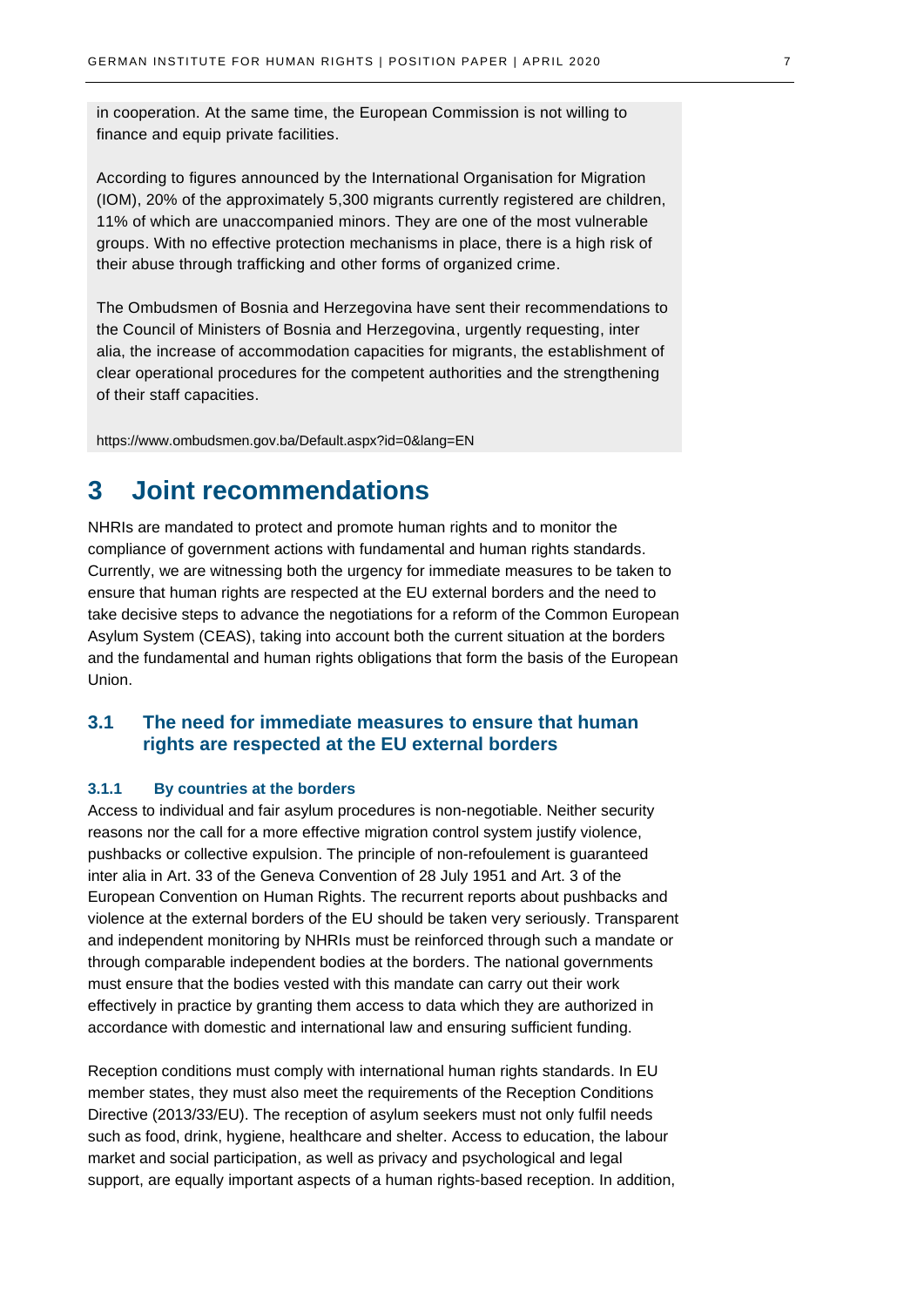the conditions must meet the special needs of families and vulnerable groups, such as children, single women, traumatized persons or people with disabilities. Confronted with health emergencies like the current global corona virus pandemic (Covid-19), overcrowded camps with severely low hygiene standards and limited or non-existent access to health services expose the people to a high risk of infection and serious diseases.

Reception centres should be open and let the people move freely in and outside the camps. The deprivation of liberty must remain a measure of the very last resort. It must be subject to a strict necessity, legality and proportionality test in every single case. If the sole reason for detention is to simplify administrative procedures, this does not comply with the Reception Conditions Directive (2013/33/EU).<sup>2</sup>

#### <span id="page-7-0"></span>**3.1.2 By EU member states without external borders**

The countries at the borders should be immediately relieved with regard to the reception of asylum seekers and newly arriving migrants. The Dublin III-Regulation (604/2013) obliges the member states to enable family reunifications. The first measure should be to conduct these procedures in a fast and unbureaucratic manner, especially if children are concerned. The second measure should be the relocation of a significant number of people from the overcrowded camps. That would have noticeable effects on the inacceptable humanitarian situation in the camps. It would be a first step towards a fair share and a solution based on the rule of law and the principle of solidarity. A few countries, including Germany, should step forward so that others may follow. Especially in times when a serious virus pandemic put the people in the camps to a particularly high infection risk and the host country has no possibility to transfer the people to other reception centres, other countries should take over a number of people, especially the most vulnerable ones, under the necessary health precaution measures in order to avoid a rapid spread of the virus.

Member states which support other member states by sending material or border guards in the context of missions of the European Border and Coastguard Agency (Frontex), must neither tolerate nor actively participate in violence or pushbacks at the external borders.

#### <span id="page-7-1"></span>**3.1.3 By the EU**

 $\overline{\phantom{a}}$ 

The EU must ensure the compliance with international refugee and human rights law, wherever it is at stake in the member states. The EU must not tolerate pushbacks or the use of force against people seeking protection, especially where the European Border and Coastguard Agency (Frontex) is involved in border control activities. Monitoring bodies such as NHRIs with an NPM mandate are able to provide valuable, objective and independent information about the situation at the borders from which the EU can benefit. The EU should call on the member states to ensure the work of existing independent monitoring bodies.

Not only EU member states but also Non-EU countries at the external borders of the EU need significant financial and practical support in order to deal with the

<sup>2</sup> See als[o http://ennhri.org/wp-content/uploads/2019/09/Submission-to-CDDH-MIG-%E2%80%93-Consultation](http://ennhri.org/wp-content/uploads/2019/09/Submission-to-CDDH-MIG-%E2%80%93-Consultation-on-the-Draft-%E2%80%98Practical-Guidance-on-Alternatives-to-Immigration-Detention%E2%80%99.pdf)[on-the-Draft-%E2%80%98Practical-Guidance-on-Alternatives-to-Immigration-Detention%E2%80%99.pdf;](http://ennhri.org/wp-content/uploads/2019/09/Submission-to-CDDH-MIG-%E2%80%93-Consultation-on-the-Draft-%E2%80%98Practical-Guidance-on-Alternatives-to-Immigration-Detention%E2%80%99.pdf) <http://ennhri.org/wp-content/uploads/2019/09/Statement-on-Immigration-Detention.pdf> (accessed 31 Mar. 2020).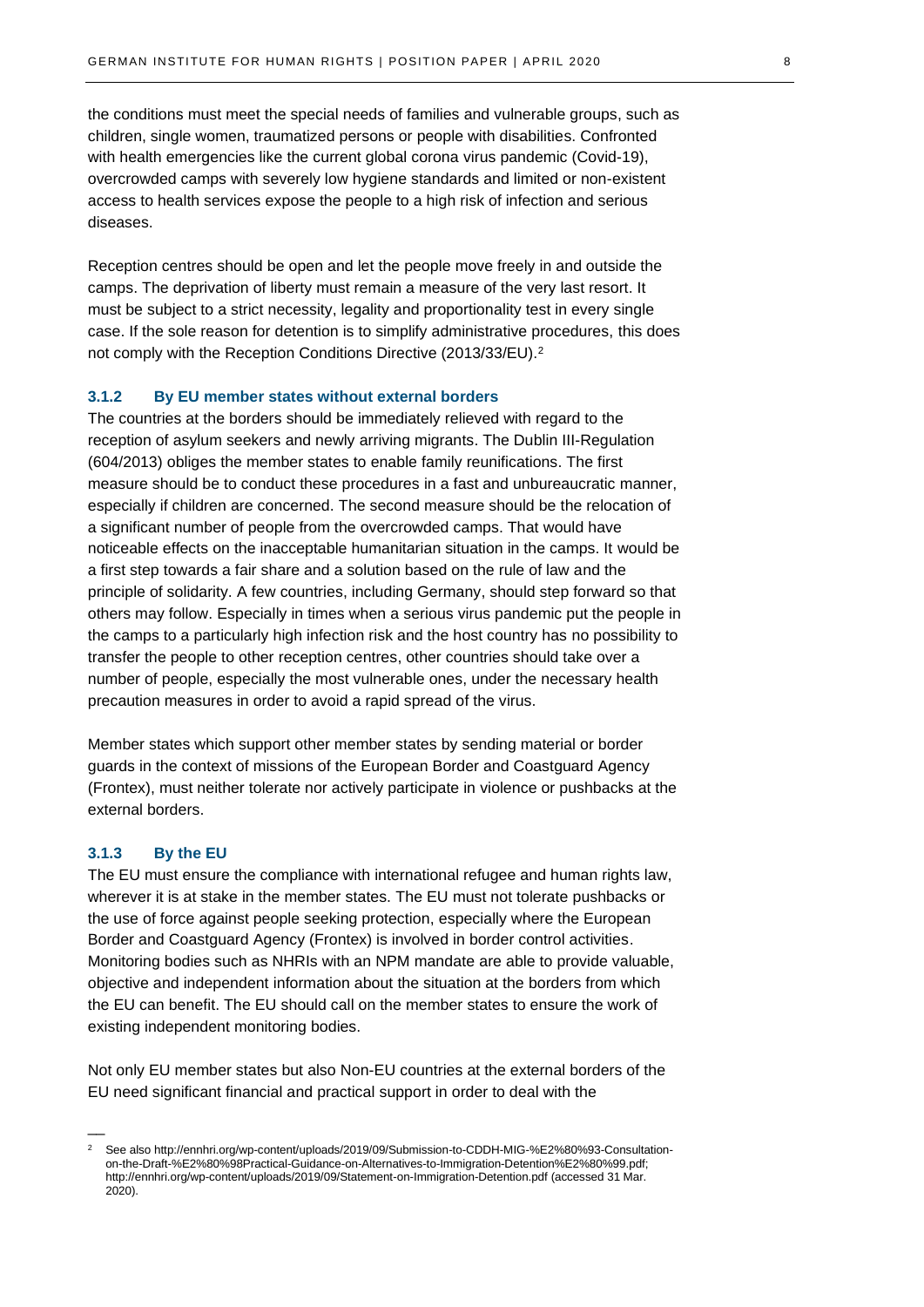humanitarian challenges they have to face regarding the reception of an increasing number of migrants and refugees trying to reach the EU.

### <span id="page-8-0"></span>**3.2 Reform of the Common European Asylum System**

The ongoing externalization of the European asylum and migration policy denies Europe's responsibility towards people in need of protection from persecution and serious human rights violations. We submit the following recommendations to the EU institutions, the national governments involved in the negotiations for a new Asylum System via the Council of the European Union, and particularly Germany, which takes over the Presidency of the Council in July 2020:

- − To find a solution for a fair sharing within the EU regarding the distribution of asylum seekers who arrive in the member states at the external borders, which prevents the consolidation of the current situation in the border hotspots. There must be a proportional distribution of asylum seekers, in accordance with the principle of solidarity and equitable responsibility sharing among EU member States, as well as in full compliance with the international human rights' and refugee law. The distribution mechanism should take into account personal ties of the applicants to certain countries, such as resident family members, language and other social relations.
- To make the strengthening of effective independent monitoring and complaint systems at the borders a mandatory precondition for the planned significant reinforcement of the European Border and Coastguard Agency (Frontex). Frontex should cooperate with already existing and experienced national monitoring bodies, such as NHRIs with an NPM mandate. Furthermore, there must be a clear definition in place as to who is responsible in the cases of violence and breaches of international human rights and refugee law in the context of border management and controls, and how victims of such violations can effectively claim their rights.
- − To oppose the creation of transit zones at the external borders, where the principle of non-refoulement guaranteed in numerous international human rights treaties such as the Geneva Convention of 28 July 1951 and the European Convention on Human Rights, as well as related fundamental procedural rights, risk being limited or leveraged.
- − To abandon the idea of preliminary assessments at the borders based on generalized criteria such as safe third countries or safe countries of origin, leading to accelerated procedures that run the risk of limiting the applicant's right to a fair and individual asylum procedure as defined in the Asylum Procedure Directive (2013/32/EU) and thus may lead to violations of the principle of non-refoulement.
- − To refrain from solutions that establish the deprivation of liberty for persons seeking international protection as a standard procedure. Procedures at the borders that are designed to determine who has the right to enter the EU and who does not entail the necessity of closed reception centres. The principle that immigration detention must be a measure of the very last resort and not the standard procedure is enshrined in Article 31 of the Geneva Convention of 28 July 1951 and the Reception Conditions Directive (2013/33/EU). The deprivation of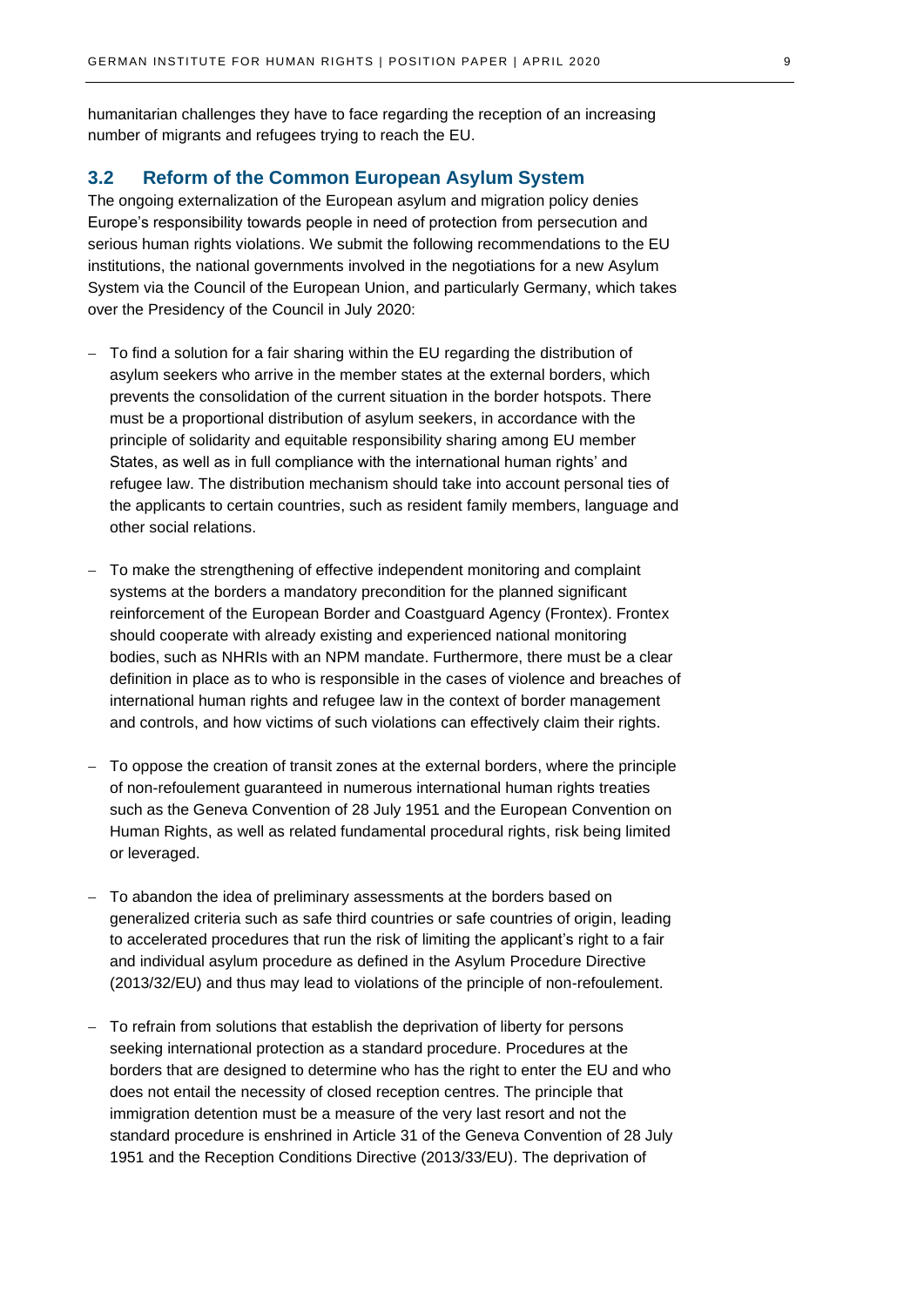liberty constitutes a serious human rights infringement that necessitates particularly high requirements for justification.